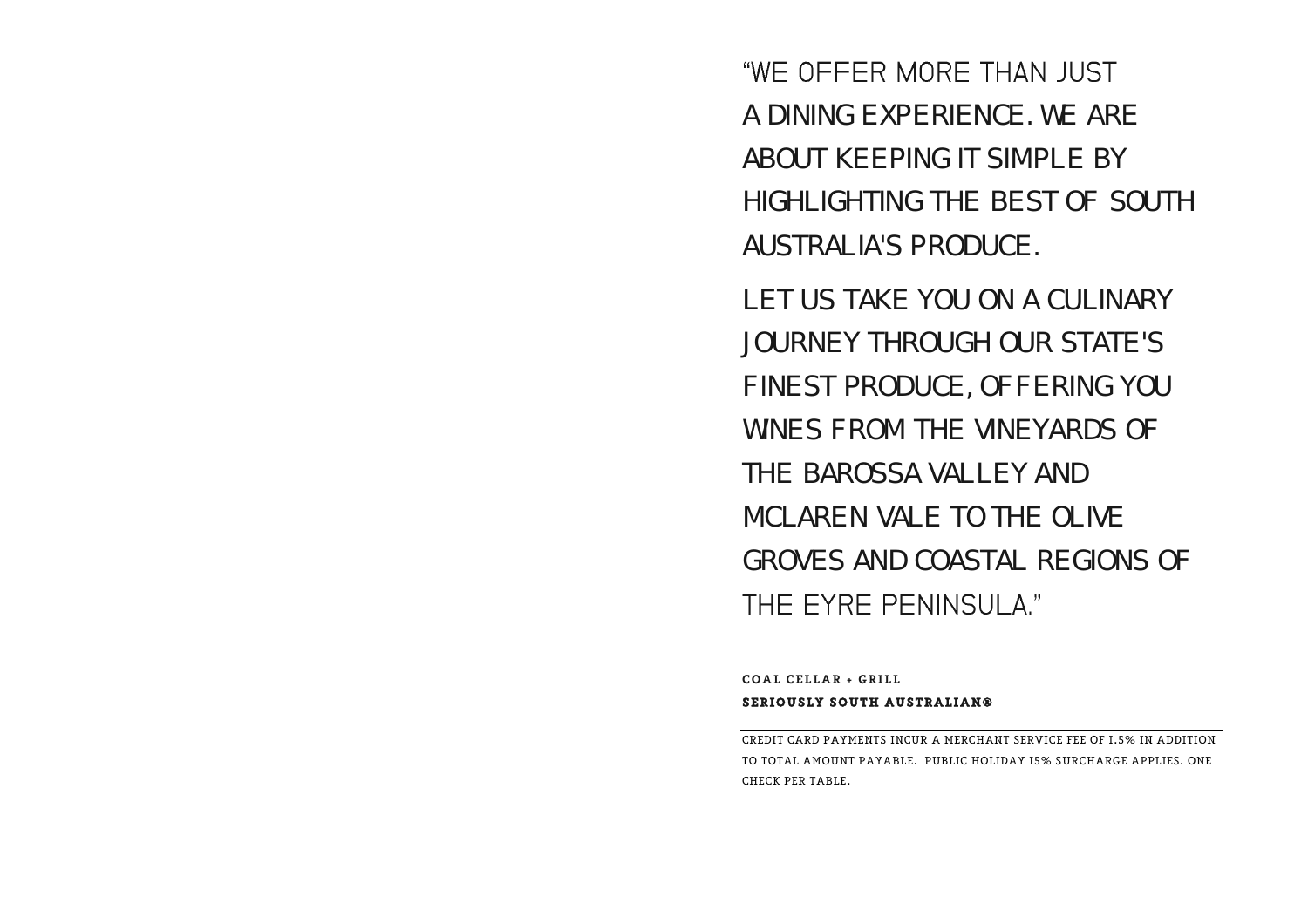

#### JUNE | BEEF AND BAROSSA

| BEEF BRISKET                                                                                                                | 49                              |
|-----------------------------------------------------------------------------------------------------------------------------|---------------------------------|
| SMOKED BEEF BRISKET / TRUFFLED MAC N CHEESE / HOUSE MADE<br>PICKLES / POMMERY MUSTARD                                       |                                 |
| `I9 SEPPELTSFIELD NO. EC403 GSM<br>BAROSSA VALLEY                                                                           | \$22 GLASS<br><b>S99 BOTTLE</b> |
| RIB EYE                                                                                                                     | 65                              |
| 400G RIB EYE ON THE BONE / BONE MARROW MASH / ASPARAGUS /<br>CHIMICHURRI                                                    |                                 |
| TO SEPPELTSFIELD THE WESTING SHIRAZ<br>BAROSSA VALLEY                                                                       | \$29 GLASS<br>SI30 BOTTLE       |
| BEEF SHANK FOR 2                                                                                                            | 99                              |
| SMOKED AND BRAISED BEEF SHANK FOR TWO / SAFFRON RISOTTO /<br>CHARRED CORN / HEIRLOOM CARROTS / PRESERVED LEMON<br>GREMOLATA |                                 |
| TO SEPPELTSFIELD THE WESTING SHIRAZ<br>BAROSSA VALLEY                                                                       | \$29 GLASS<br>\$I30 BOTTLE      |

#### COMING UP…

JULY | TOMAHAWK AND TORBRECK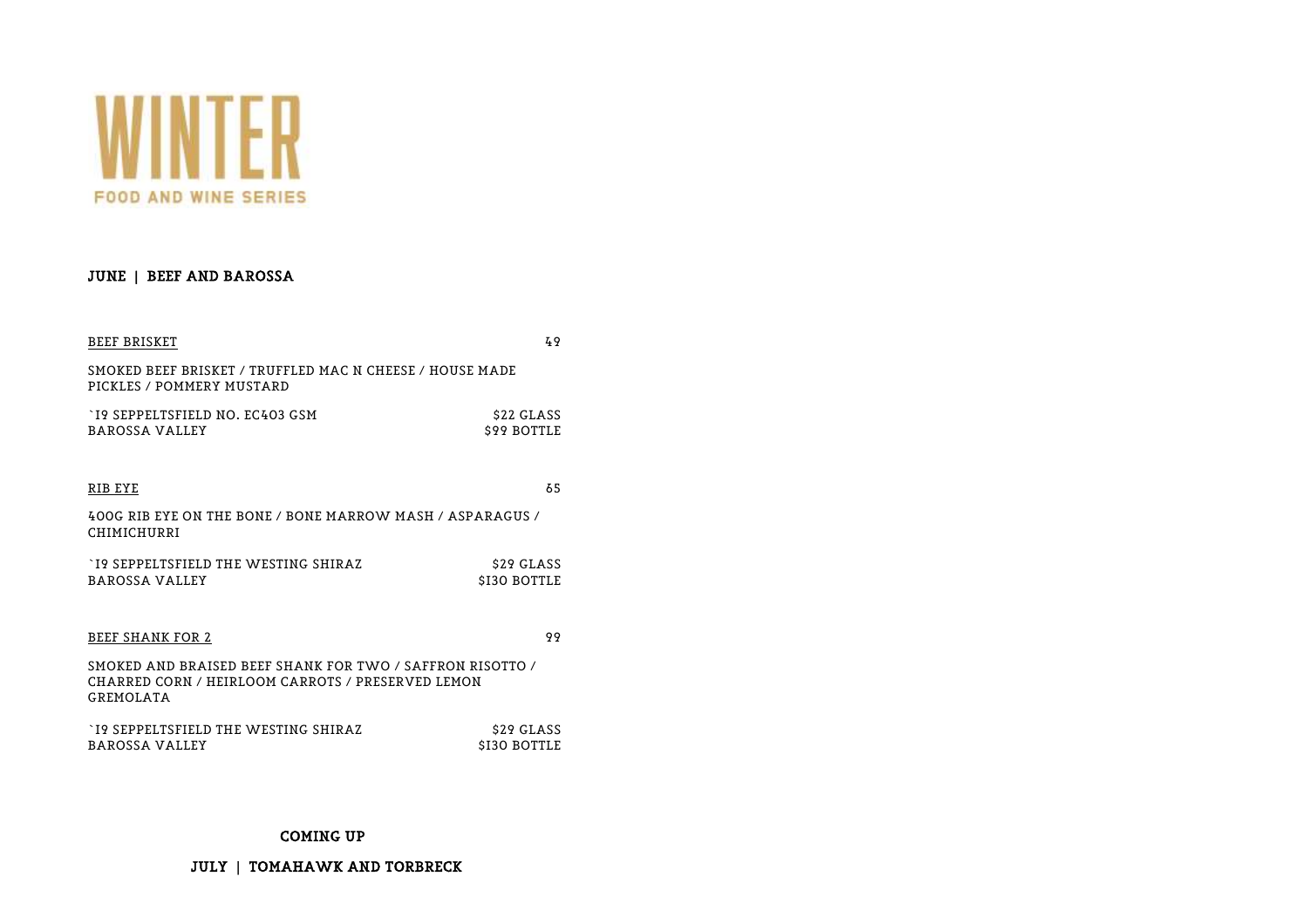# S M A L L E R

| COFFIN BAY OYSTERS / NATURAL OR KILPATRICK                                        | 25 (6) 48 (I2) |    |
|-----------------------------------------------------------------------------------|----------------|----|
| SPENCER GULF PRAWNS (3) / SAMBAL BUTTER / CURRY LEAVES                            |                | 30 |
| PORK BELLY / BLACK VINEGAR CARAMEL / DAIKON / APPLE<br>/ RADISH / PEANUTS         |                | I9 |
| ZUCCHINI & MINT FRITTERS / SAFFRON HUMMUS / ZUCCHINI<br>SALAD / CHICKPEAS         |                | I7 |
| PANCETTA-WRAPPED SCALLOPS / CARAMELIZED CAULIFLOWER<br>/ SEA PARSLEY / CHILLI OIL |                | 26 |
| CURED KINGFISH / BUTTERMILK TSUYU / SEAGRASS SALAD<br>/ WASABI FURIKAKE           |                | 22 |

### **LARGER**

| CHICKEN BALLOTINE / BLACK GARLIC / TRUFFLE / KIPFLER |     |
|------------------------------------------------------|-----|
| POTATOES / PANCETTA CRUMB / ASPARAGUS                | 39  |
| KANGAROO ISLAND WHITING / BEER BATTERED / HAND-CUT   |     |
| CHIPS / TARTARE SAUCE / LEMON                        | 49  |
| LAMB RUMP / MACADAMIA TARRATOR / AUTUMN VEGETABLES   |     |
| / MINT CARAMEL                                       | 4Ο. |
| RICOTTA GNOCCHI / OYSTER MUSHROOMS / TUSCAN KALE     |     |
| / CONFIT GARLIC / GOMASHIO                           | 34  |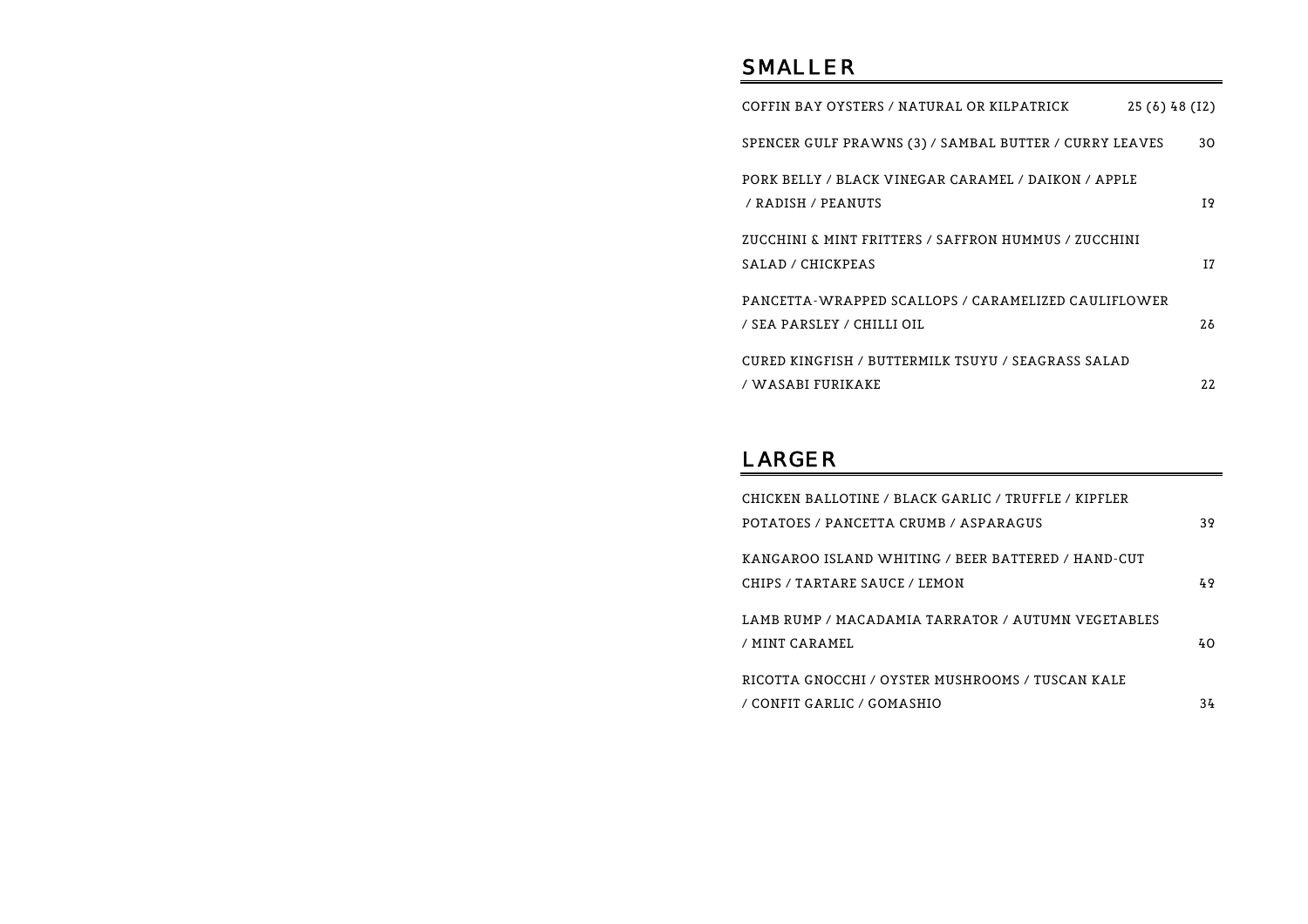# CHARCOAL GRILL

| A SELECTION OF CUTS FROM OUR IN-HOUSE BUTCHER, MARK                                                                       |                |
|---------------------------------------------------------------------------------------------------------------------------|----------------|
| TOMAHAWK IKG / ROASTED VEGETABLES / PORT JUS / BEARNAISE 120                                                              |                |
| CERTIFIED BLACK ANGUS BEEF EYE FILLET / 250G                                                                              | 62             |
| TEYS BLACK ANGUS STRIPLOIN / 300G                                                                                         | 42             |
| RIVERINA SCOTCH FILLET / 300G                                                                                             | 58             |
| MAYURA STATION WAGYU RUMP / 280G                                                                                          | 64             |
| <b>SAUCES / BÉARNAISE / MUSHROOM / PEPPERCORN / PORT JUS</b><br><b>SERVED WITH / CAFÉ DE PARIS BUTTER / PARSNIP PUREE</b> |                |
| <b>STEAK TOPPERS</b>                                                                                                      |                |
| SPENCER GULF PRAWNS                                                                                                       | I9             |
| CREAMED MUSHROOMS                                                                                                         | T <sub>2</sub> |
| <b>SALT &amp; PEPPER SQUID</b>                                                                                            | I <sub>2</sub> |
| <b>GRAVY BOATS</b>                                                                                                        | 5              |
| <b>BLUE CHEESE</b>                                                                                                        |                |

CHIMMICHURRI

### S I D E S

| SHOESTRING FRIES / PARMESAN / TRUFFLE AIOLI         | T 2. |
|-----------------------------------------------------|------|
| CHAR-GRILLED BROCCOLINI / LEMON LABNEH / RAISIN     |      |
| PANGRATTATO                                         | T 2. |
| NGERINGA BIODYNAMIC SALAD LEAVES / HERB VINAIGRETTE | T 2. |
| ASPARAGUS / BEARNAISE / PANCETTA CRUMB              |      |